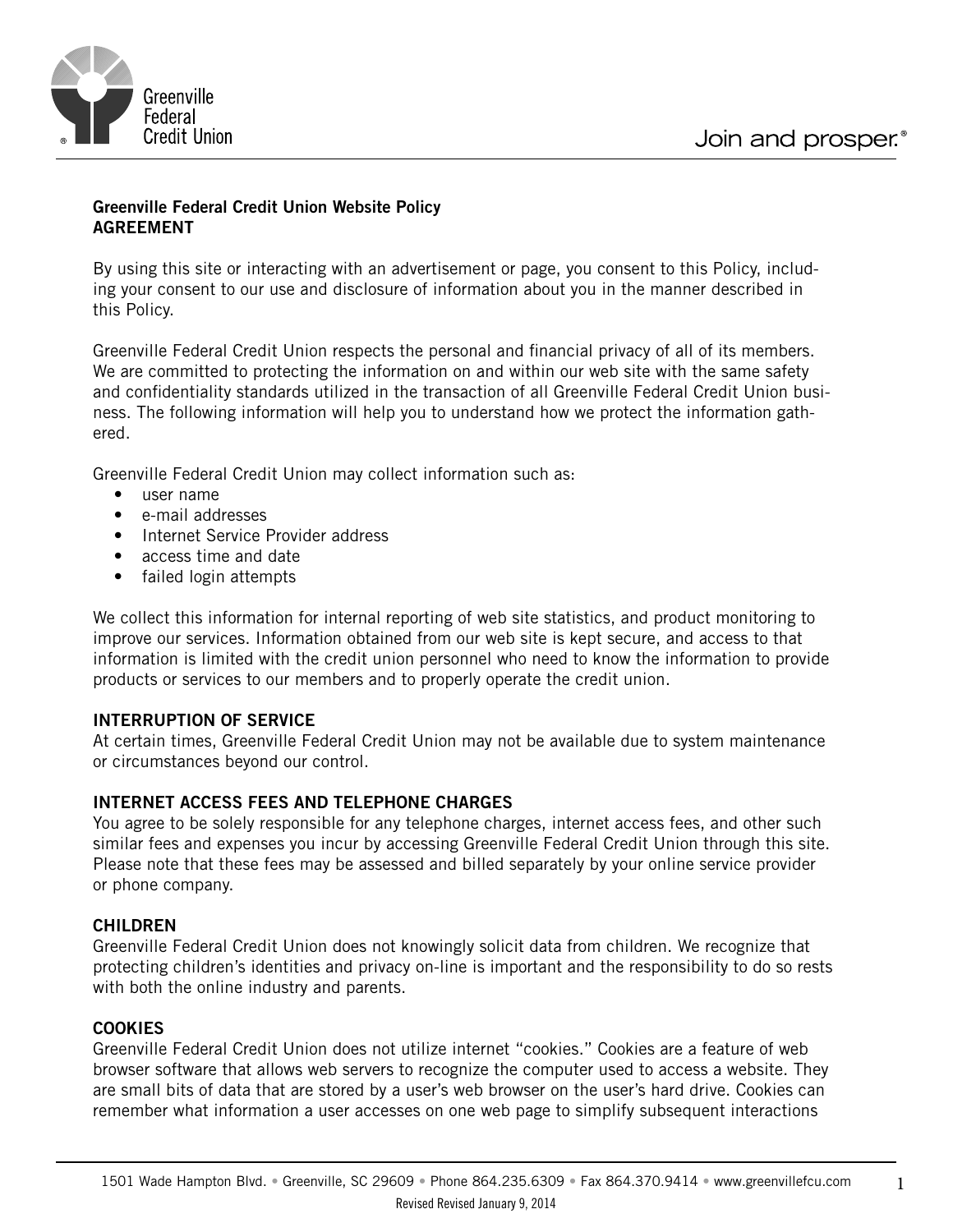

with that website by the same user or to use the information to streamline the user's transactions on related web pages. Some of our associated companies may themselves use cookies on their own websites. We have no access to, or control of these cookies, should this occur.

## **ONLINE BANKING**

If you visit our secure Online Banking site, you will be required to provide multifactor authentication (answer one of several secure questions) in addition to a Personal Identification Number (PIN) that is your unique password to enter and use our secure Online Banking server. This information is never given, sold or disclosed to third parties. It is held in strict confidence. When using Online Banking, certain online information, including the transactions you conduct, are recorded. This allows the Greenville Federal Credit Union staff to confirm your transactions. The Credit Union stores no member or account information on our web server, which is accessed by the public. All member account information is housed on computers that are behind firewalls (protected area). All on-line transactions are authenticated and encrypted with the highest level of security protection available.

Your Greenville Federal Credit Union information is password-protected. Greenville Federal Credit Union uses industry-standard SSL encryption to protect data transmissions. Emails that you may send without logging in to Greenville Federal Credit Union may not be secure. For that reason, we ask that you do not send confidential information such as Social Security or account numbers to us through an unsecured email.

We provide a number of additional security features at Greenville Federal Credit Union. After logging in, your online "session" will "timeout" after 30 minutes of inactivity and you will be automatically logged off. This prevents other individuals from accessing your personal information in case you have left your PC unattended without logging out. When you submit your password, it is compared with the password we have stored in our secure database. We allow you to enter your password incorrectly three times. If you enter your password incorrectly more than three times, your access to Greenville Federal Credit Union will be locked until you contact us to reactivate the account. We monitor and record "bad login" attempts to detect any suspicious activity, such as someone trying to guess your password.

### **LINKS**

We are not responsible for practices employed by websites linked to or from our site, nor the information, content, accuracy, or opinions expressed in such websites, and such websites are not investigated, monitored or checked for accuracy or completeness by us, nor do we maintain any editorial or other control over such websites. Inclusion of any linked website on our site does not imply approval or endorsement of the linked website by us. This remains true even where the linked site appears within the parameters or window/frame of our site. Often, links to other websites are provided solely as pointers to information on topics that may be useful to users of our site. Please remember that when you use a link to go from our site to another website, our Privacy Policy is no longer in effect. Your browsing and interaction on any other website, including websites which have a link to our site, is subject to that website's own rules and policies. We are not responsible for the data collection and practices of third parties linked to our website. Please read the rules and policies of the third-party sites before proceeding. If you decide to leave our site and access these third-party sites, you do so solely at your own risk.